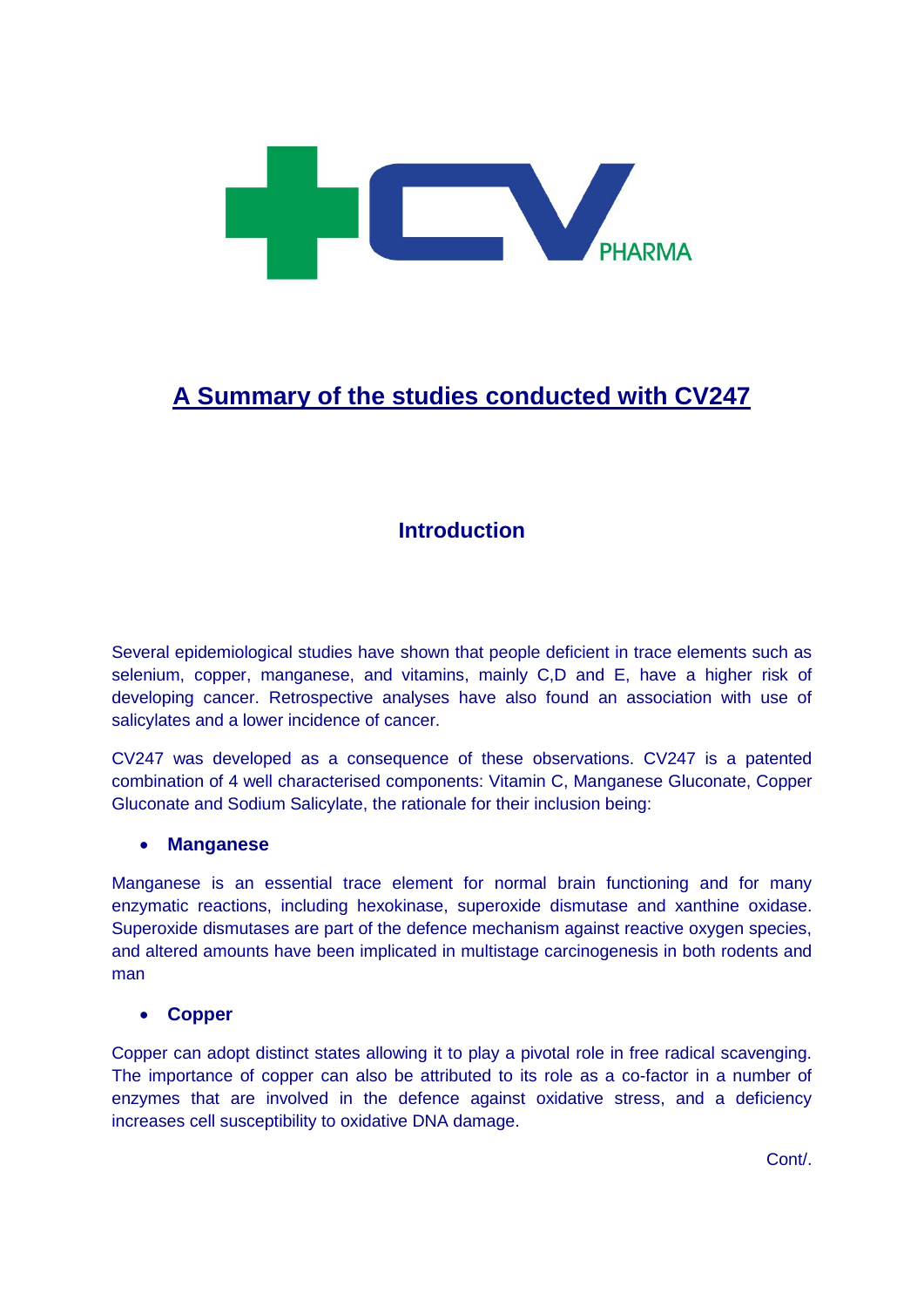#### **Vitamin C**

Vitamin C (ascorbic acid) is regarded as the most important anti-oxidant in mammalian cells. As a strong reducing agent, vitamin C forms a part of the body's antioxidant defences against reactive oxygen species and free radicals. Ascorbic acid is the single nutrient supplement most commonly used by cancer patients.

#### **Sodium salicylate**

Sodium salicylate is non-steroidal anti-inflammatory drug .There is much current interest in these compounds as possible chemotherapeutic agents. The salicylates, in general, are known to be able to exert an anti-inflammatory effect, by direct blocking of prostaglandin synthesis, and by virtue of their inhibition of the cyclooxygenase enzymes, which are induced in response to cell activation by tumour promoters.

# **In vitro studies investigating the properties of CV247**

### **A preliminary in vitro viability investigation**

In this study using the cancer cell line DJD 15/11 and control cell lines, it was found, after CV247 was added to the incubation mix, that it had a direct anticancer activity on the cancer cells.

#### **The effect on the expression rate of genes involved in cancer protection**

The expression rate of certain genes that maybe related to cancer cell death (apoptosis)was also investigated using CV247 from which it was found that in particular expression is increased for several important genes involved in the control of cancer devlopment, namely the tumour protein P53 which is important as a tumour suppressor, the cyclin dependent kinase inhibitor P21 which acts as a regulator of the early interphase of the cell cycle and is itself controlled by P53, the protein kinase family (Akt) involved in cell signaling and the protein complex (NFkB) that controls DNA transcription. CV247 did not appear to act via direct induction of the caspase apoptosis pathway and hence suggests that CV247 activated another mechanism that lead to cell death. This preliminary work encouraged further investigation of CV247.

#### **Activity in common cancer cell cultures**

The project focused on efforts to demonstrate in vitro that CV247 has anticancer activities using a range of common cancer cell cultures, and to confirm the location of the mechanism of action.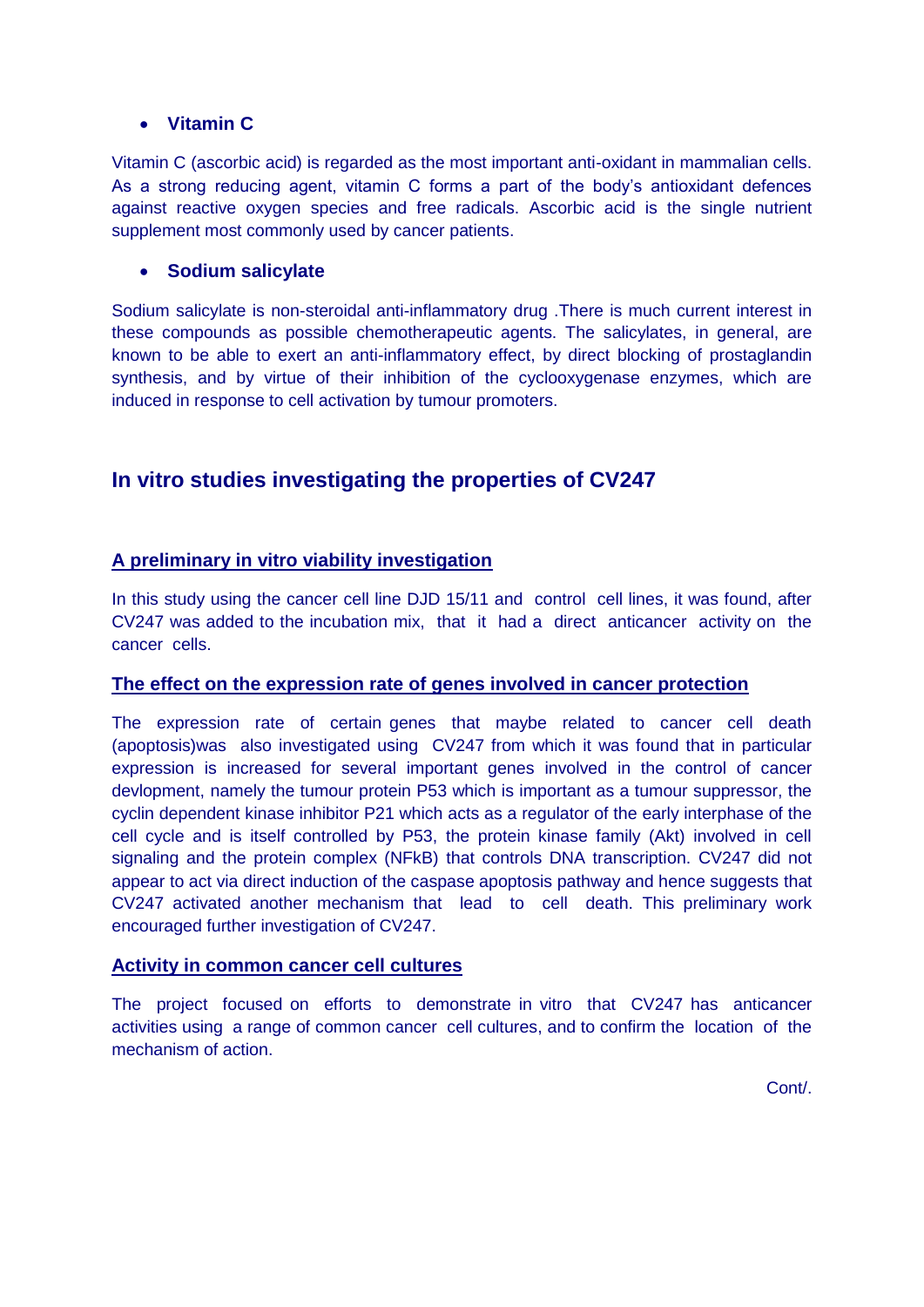Four types of malignancies, breast, colon, prostate and lung carcinoma were selected for testing CV247, with three cell lines for each type. The viability and cell toxicity of the cultures was measured by several methods to determine necrotic, apoptotic and viable cells before and after CV247 treatment. The combination of these techniques provided solid scientific evidence because the advantage of the one technique overlapped the disadvantage of the others, and hence the results were reliable. The results clearly supported the benefit of the combination compared with the individual components, and suggested cancer specificity for CV247, notably colon and breast cancers. The reasons for this are not clear but it seems likely that the properties of the combination therapy are unusual. Whereas traditional cytotoxic drugs have a rapid onset, they rarely kill tumour stem cells and often only inhibit cultured tumour cells for short periods. Inhibition for longer periods is preferred and the fact that CV247 maintains tumour cells in one phase of the cell cycle and thus delays or prevents progression into mitosis, is in itself an unusual property when compared to traditional cytotoxic drugs, and suggests prolonged inhibition is likely.

CV247 is now routinely used as part of a chemosensitivity screen at The Research Genetic Cancer Centre which designed to ascertain possible susceptibility of individual patients to different cancer treatments. More than 1000 patient samples have analysed, 13% of whom showed an increase in caspase and cytochrome C, both markers of a positive response, between 25 and 55% in response to CV247

### **In vivo studies investigating the properties of CV247**

#### **Effect on induced lymphoma in mice**

This preliminary study, though not able to demonstrate whether any of the proposed mechanisms of action of CV247 are activated, was designed to show whether CV247 possessed any anti-tumourogenic properties on the growth of transplantable thymoma tumours in inbred mice, without the side effects commonly attributed to anti-cancer drugs.

There was no significant difference between experimental and control animals during the early time points, but there was a statistically significant difference in the size of the tumours and also for the weight of the excised tumours, measured later in the study. In addition 4 tumours were too small to measure in the animals treated with CV247, compared with only 1 in the control group. In a number of mice more than 1 tumour grew along the injection needle tract, but this was considerably more frequent in the control group compared with the experimental group. In 3 control mice, tumours could not be excised because they were infiltrating deeper tissues.

At the doses used in this controlled study, CV247 demonstrated a convincing measurable effect on the growth rate of thymoma in mice. CV 247 did not cure the cancer as tumours grew progressively in both the control and treatment groups, albeit more slowly in the latter. There were no attributable side effects suggesting that CV247 is safe.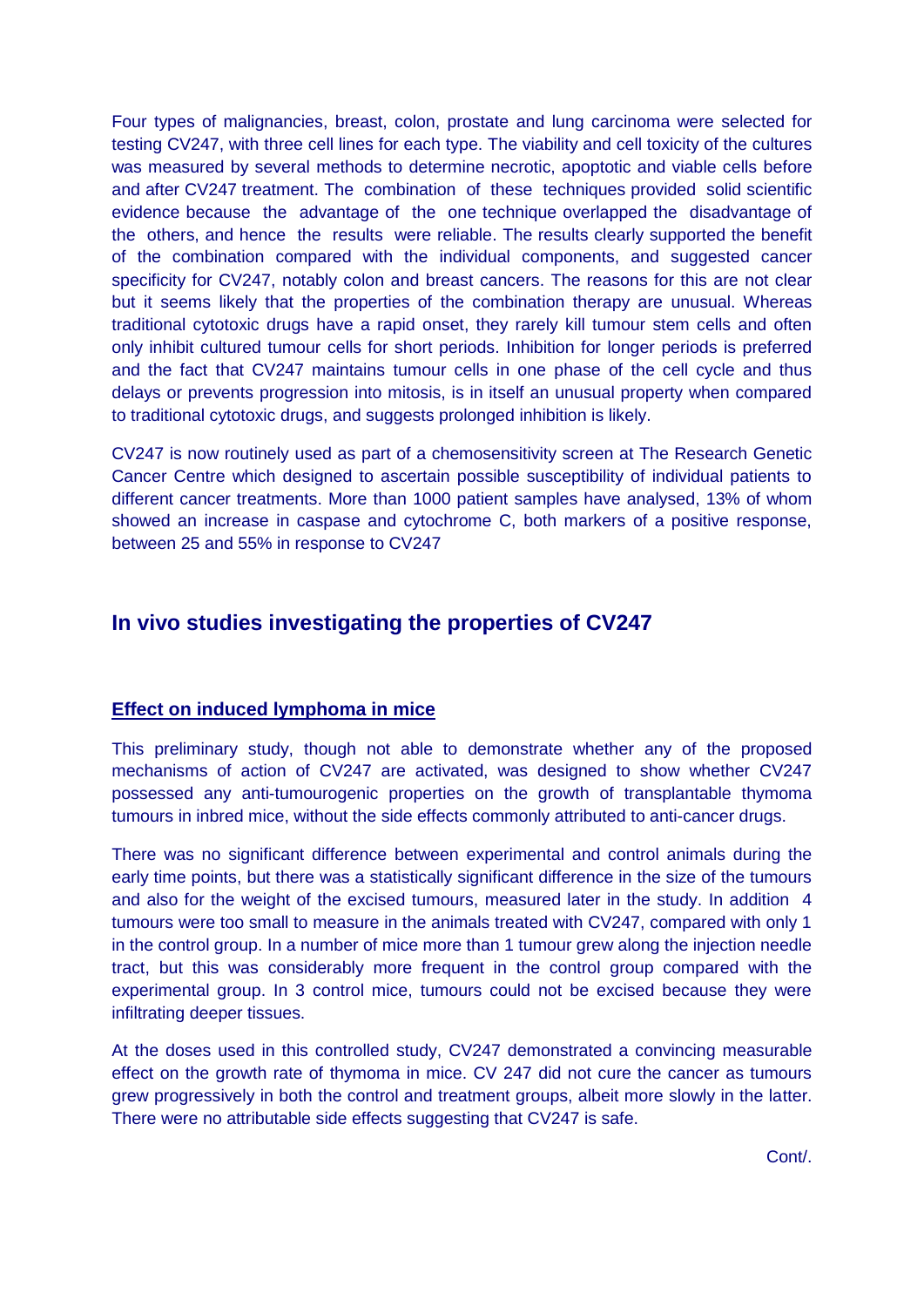#### **Effect on induced lung carcinoma in mice**

This study assessed the anti-tumour activity of CV247 and combinations of the formulation's constituents against the highly metastatic and drug resistant Lewis Lung Carcinoma induced in mice. The effect of CV 247 was compared to untreated control animals bearing tumours and positive control animals treated with Gemcitabine.

Macroscopic examination of tumours on excision revealed differences in tumour structure between treatment groups. Gemcitabine treated tumours were slightly smaller and did not appear to contain much fluid. CV247 without copper appeared to have some effect in reducing tumour volume (growth), but significant differences in tumour weights between CV247, Gemcitabine and the untreated controls were observed. This reduction was most marked for Gemcitabine, and though not significant, was more apparent for CV247 than its components, notably sodium salicylate alone. Microscopic examination was less conclusive. All treatments, when compared to the untreated mice, suggested a similar positive, though insignificant, benefit with regard to intra-tumoural necrosis, but not intra-tumoural inflammation.

This study demonstrated potential for CV247 to be an anti-tumour agent. The decrease in final tumour weight indicates a mechanism for tumour reduction that is not necessarily related to tumour volume. Speculatively it may be suggested that an immunological process is initiated that results in break down the tumour core, therefore reducing the weight (but not size) of the Lewis lung carcinoma, a cell line that is particularly aggressive, and which may explain why Gemcitabine did not demonstrate significant efficacy in this model.

#### **Examination of the anti-oxidative effects in rats**

In a recent rat study at the Semmelweiss University in Budapest the antioxidant effects of CV 247 has been studied. The toxic effects of heavy metals are largely induced by oxidative mechanisms, and the widely used chemotherapeutic agent cisplatin is known to cause tissue damage, particularly the kidney, as a consequence of the oxidative effects of its main component, platinum. In this study renal damage in the rat was induced by a single injected heavy dose of cisplatin and a blinded biochemical and histological evaluation undertaken comparing the effects of CV247 with a control administered orally for 14 days after cisplatin. Cisplatin induced marked oxidative effects which CV247, but not the control, was found to be able to reduce, by scavenging the cisplatin induced free radicals. In addition metal analysis found that there was a significant decrease in the concentration of the toxic heavy metals, lead, platinum and tin in the kidney following treatment with CV247. The inclusion of copper in CV247 is particularly beneficial as cisplatin treatment expresses the renal transporter mechanism for copper in the kidney, which is down regulated by CV247 partly inhibiting platinum uptake. These resultant decreased concentrations of heavy metals reduced the oxidative stress in the kidney.

Cisplatin also increases the concentration of iron in the liver, which may induce free radical reactions. Treatment with CV247 was observed to decrease these concentrations and hence reduce free radical levels. A non-significant improvement in the overall reducing power of cisplatin treated liver samples after CV 247 follow-up treatment was also seen. The severely reduced diene content of the cisplatin treated livers was significantly restored after CV 247 follow-up treatment apparently due the prevention of lipid peroxidation.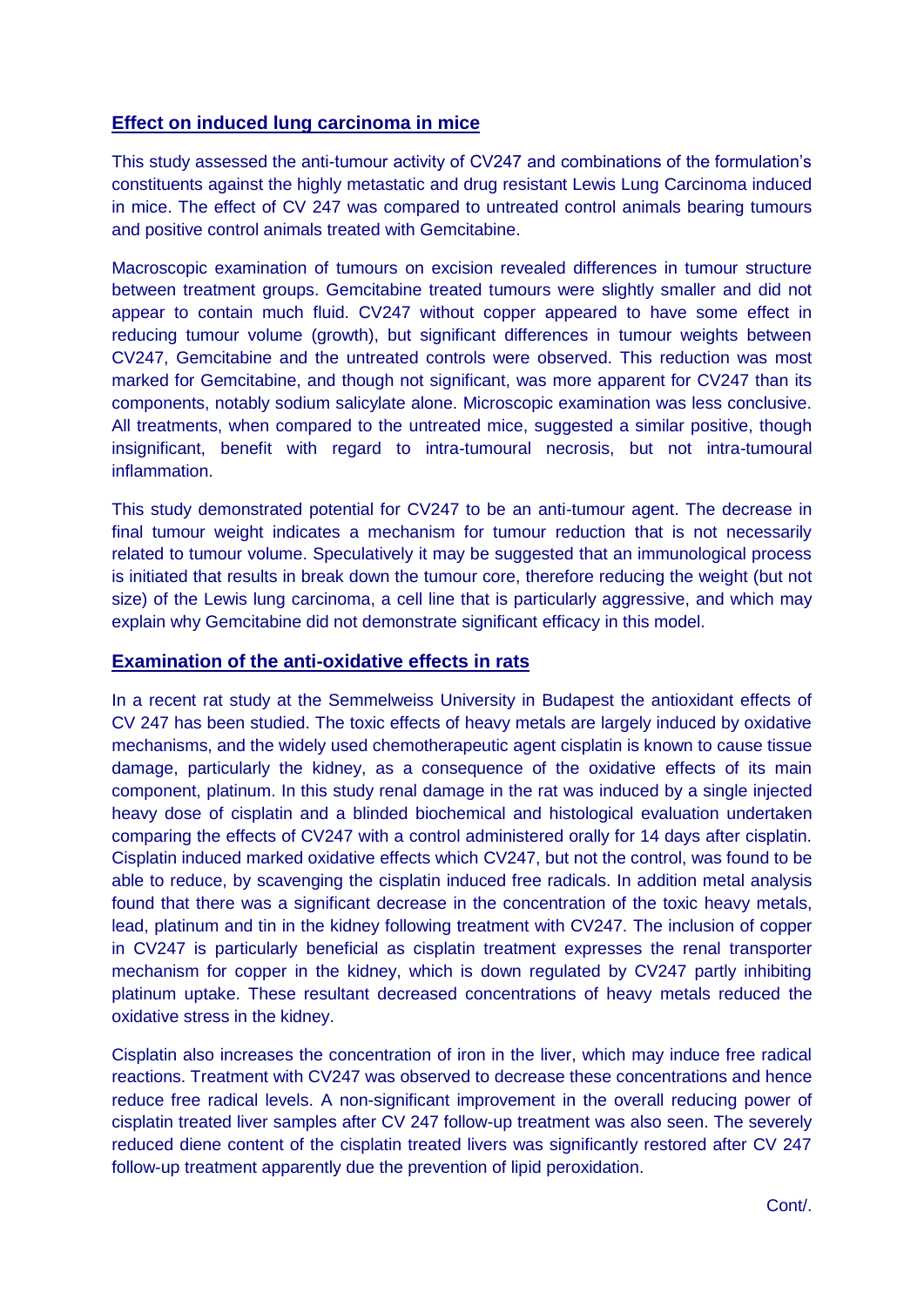## **Use in veterinary Practice**

#### **An open clinical assessment of CV247 for the treatment of cancer in dogs**

This open study was undertaken in a single veterinary practice. All cases were independently monitored by the named Veterinary Surgeon of the Imperial Cancer Research Fund. A total of 51 formally diagnosed dogs were monitored in the study. The duration of treatment ranged between 0.5 and 25 months. No adverse effects were reported.

During the study a total of 17 tumours were observed to have regressed. In addition of the 51 dogs that form this study 38 (74.5%) exhibited an increase in their life expectancy beyond that which would have been a "reasonable expectation" at the time the prognosis was made.

Case notes illustrated rapid improvement in the well being of the majority of animals following treatment with CV 247. Of the 51 dogs treated, 2 had inadequate records, but only 4 dogs showed no improvement in quality of life scores, leaving 45 (88%) that showed an improvement. A quality of life rating of 8 and above (good or better) is considered the normal life style for the majority of animals whilst a rating of 10 is considered excellent and provides a life style not previously seen in the animal. 34 of the 51 dogs recruited had a total score of 8 or above, and of those, 6 had a quality of life score of 10.

The Veterinary panel met as a body and considered each case in the study to assess the overall effectiveness of treatment. They concluded that CV247 treatment was successful in 19 dogs and was a qualified success in a further 18, that is over 72% of the dogs treated.

#### **A Clinical Study of CV247 for the Treatment of Cancer in Dogs**

The study was designed as an open label evaluation of the effectiveness and tolerability of CV247 in dogs with uncontrolled progressive malignant disease over a 6 month period though the dogs could remain on the medication indefinitely, if benefit continued.

A total of 53 dogs were recruited into the study, the primary objective of which was to evaluate any quality of life changes in the recruited animals, all of whom had a guarded or poor prognosis on entry, and for whom, euthanasia would often have been the recommended course of action, so as to avoid unnecessary suffering. A comparison of the scores between entry and study completion suggests that CV247 promoted an improvement in quality of life in over 70% of the dogs recruited into the study, sometimes significantly so, even if only for a brief period before the animal succumbed to their disease. For many dogs, however, this improvement in well being was apparent for many months, and though estimates of life extension was not undertaken on entry into the study, it appeared that lives were extended in a few animals. Of more significance with regard to the study objectives, was an evaluation of disease stabilisation. This was assessed by each investigator, taking into account any changes in quality of life and tumour regression. The latter was determined at intervals, either by physical measurement, tumour palpation, and/or clinical symptoms. The assessment of disease stabilisation was subsequently independently evaluated by a veterinary expert, the outcome of which, showed that disease progressed in 15 (28%) of the dogs recruited, was stabilised in 25 (47%), and was found to regress in 13 (25%) of the animals treated with CV247. There did not appear to be a trend with regard to dog type, gender, age, disease type or prognosis. During the course of the study, CV247 was found to be a safe drug with no reported adverse effects.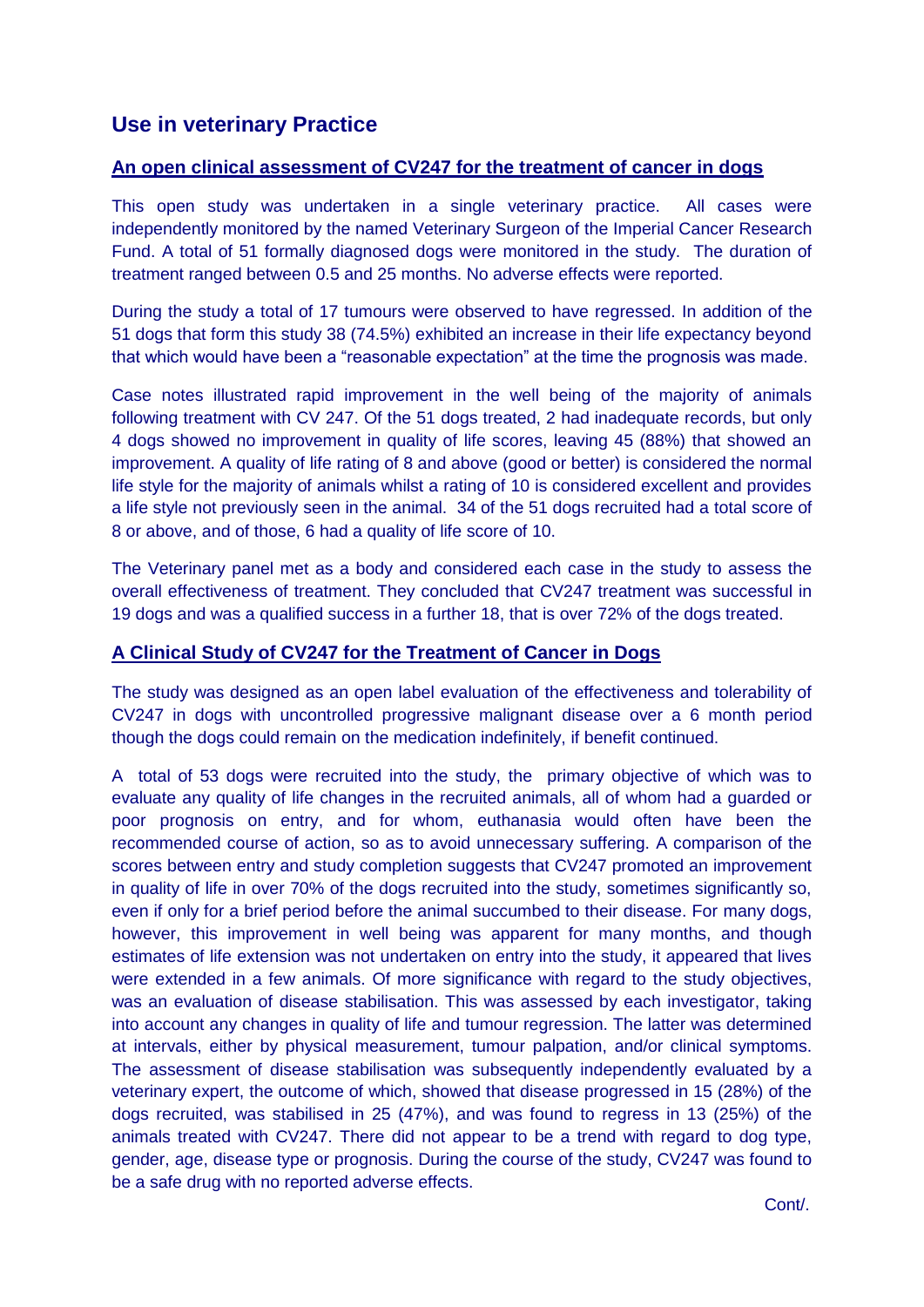## **Use in Clinical Practice**

#### **A Preliminary phase II study of CV247 in patients with malignant disease.**

This pilot study evaluated the tumour static properties of the formulation CV247 in 37 patients with progressive malignancy at trial entry. Patients had been extensively pre-treated or had diseases in which the benefits of starting conventional treatment were uncertain. 14 had prostate cancer, 2 ovary, 12 colorectal, 2 breast, 7 miscellaneous. The treatment was well tolerated, with enthusiastic dietary compliance.

Of the 2 patients with rapidly progressing ovary cancer, 1 stabilised for 8, the other for 14 months at the time the study was terminated. Of the 7 patients with progressive early prostate cancer, 6 had PSA stabilisation and improved quality of life. These impressive results justify a planned randomised double blind trial comparing CV247 & diet versus salicylates alone. 28 patients had no prolonged worthwhile response but all had been heavily pre-treated with either or both radio- and chemotherapy. There were no drug related serious events. Some patients complained of mild abdominal discomfort, poor appetite, and bad taste. Serum copper/manganese levels remained normal.

### **A study to compare the safety and efficacy of CV247 and Sodium salicylate for the treatment of early stage progressive prostate cancer**

All patients recruited into the study had evidence of progressive cancer, which would normally be managed by a "watch and wait" programme and would be patients who would usually expect to demonstrate continuing and often accelerating disease progression, with few spontaneous remissions. The design of the study was to determine the period of disease stabilisation that patients would enjoy when treated with one or other of the 2 test medications assigned randomly. The duration of the study was set at 12 months though patients who were adequately stabilised at the end of this period were entitled to continue with the randomised medication indefinitely. A total of 110 patients were recruited into the study at the end of which 38 patients (34.5%) had been stabilised for between 12 and 34 months in the double blind phase. 21 (55%) of these patients had been randomised to sodium salicylate and 17 (45%) to CV247. A further 10 patients were stabilised for 10 months (6 on CV247 and 4 on sodium salicylate). At the end of the study 10 patients were still being treated in the double blind phase. A total of 13 of the 38 patients stabilised for 12 months or more had an overall decrease in PSA levels during the period of stabilisation (8 on sodium salicylate and 5 on CV247). Examination of the treatment "failures" found that 42 patients (38%) were withdrawn after only 4 months or less in the study. However the majority of these (78.6%) had been pre-treated at an earlier stage following diagnosis of prostate cancer including radiotherapy and chemotherapy. Further examination of the difference in periods of stabilisation when comparing pre-treated with non pre-treated patients revealed that the mean treatment period for all patients on CV247 was 7.4 and 11.3 months respectively, whilst the figures were 6.4 and 12.9 months for those patients randomised to sodium salicylate. The adverse event (AE) profile was similar for both treatments. Dyspepsia and nausea were the most common AEs for both treatments. Increased manganese levels were recorded for 6 patients on CV247 and for 9 on sodium salicylate, the reason for the increase whilst on sodium salicylate is not clear.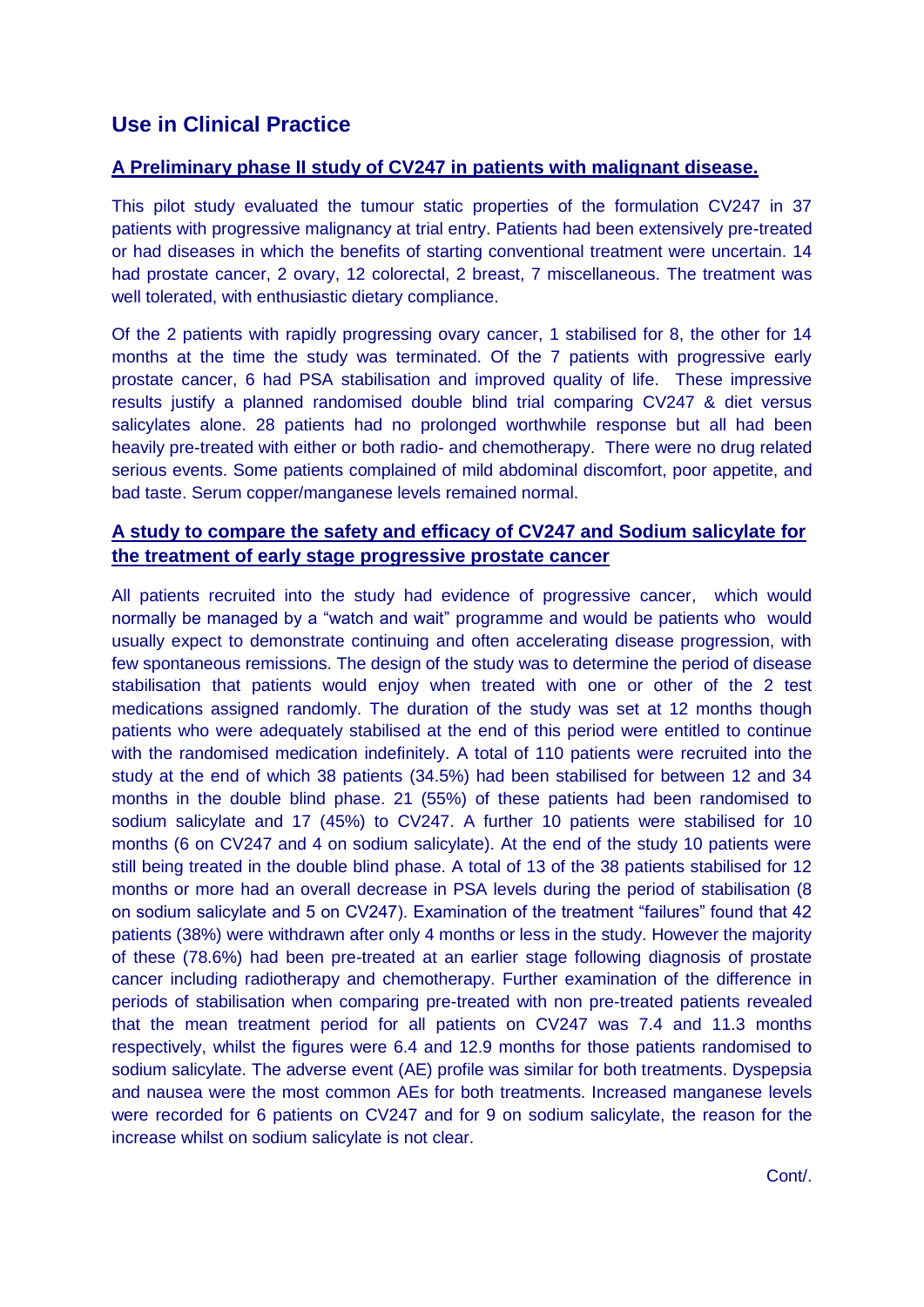It is not known whether the success rate of the 2 treatments would have been greater had the patients recruited all been previous treatment naïve, nor whether the trend would have been similar when comparing the 2 treatments. Nonetheless the evidence would strongly suggest that benefit was derived by a significant number of patients with early stage prostate cancer, and that within the limitations of this study design, that similar benefit was derived from both treatment options. Subsequent in vitro studies at RGCC have suggested that prostate cancer may not be the most responsive cancer to CV247.

#### **A study to ascertain if CV247 influences quality of life and malignant progression in patients with cancer who have completed all available conventional treatment**

A total of 36 patients were recruited into this 6 month open prospective study, during which patients undertook monthly quality of life assessments. All patients had a documented history of late stage progressive cancer, which in several cases, notably breast and prostate cancers had metastasized to involve typically the brain or bone. The range of cancers presenting was varied: breast (7), prostate (7), mesothelioma (5), ovarian (3), lung (3), rectal (2) and 1 each of cervical, Non-Hodgkins lymphoma, thymoma, fallopian, bladder, colonic, myeloma, pancreatic, and basal cell.

A total of 12 (33%) patients completed 6 months treatment with CV247, 3 of whom presented with breast cancer, 5 with prostate, and 1 each of the patients with mesothelioma, NH lymphoma, ovarian and thymoma. Seven of the 12 patients have continued treatment for more than 12 months. Withdrawals from treatment were usually after the first assessment (11 patients) and were often because the patient decided for a variety of reasons that treatment with CV247 was not their preferred treatment option. The primary end-point for efficacy was Quality of Life based upon the utilization of a self scored, validated (EORTC) questionnaire. Of the 25 patients who continued after the initial assessment, 12 had no change (+/- 1) in their combined total global health and quality of life scores, 3 had decreased scores and 10 (40%) had an improvement. For 11 of the 12 patients who completed the 6 month study, the mean combined score improved, albeit marginally possibly because the type of highly motivated patient typically presenting, gave a false impression of their true health status, particularly on study entry.

There were no serious adverse events. One patient withdrew due to a "feeling of bloatedness", one due to constipation, 3 because of indigestion and one reported "feeling drowsy".